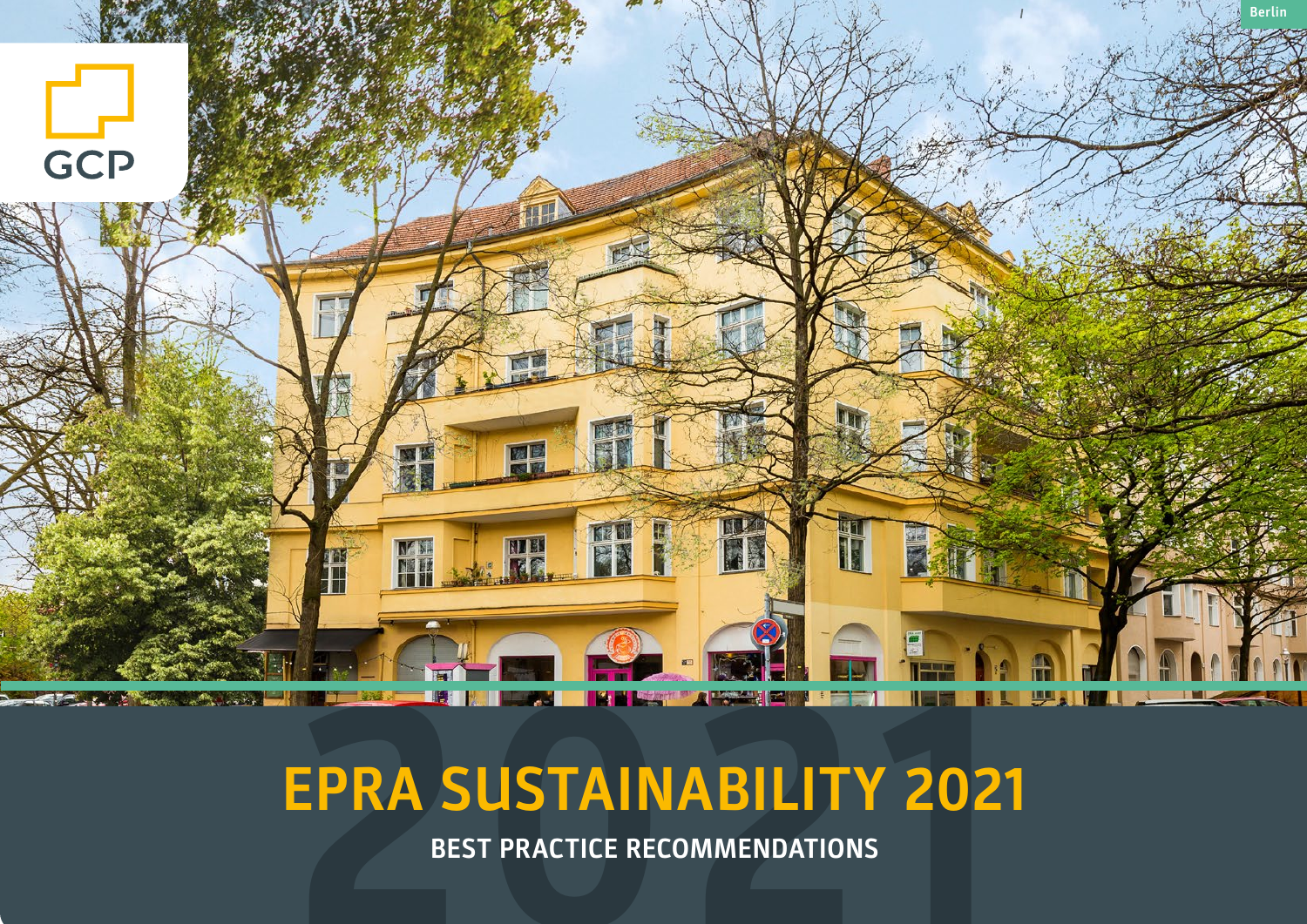# OVERARCHING RECOMMENDATIONS & NARRATIVE ON PERFORMANCE

#### **INTRODUCTION**

Our sustainability reporting consists of three main publications: our Non-Financial Report, our Sustainability Insights and our summary Sustainability In Focus report which can be downloaded from the sustainability section of our website: <https://www.grandcityproperties.com/sustainability>

As EPRA members we also choose to report on our ESG impacts in accordance with the 3rd edition of the EPRA Sustainability Best Practice Recommendations (sBPR). Our reporting response has been split into two sections:

- 1. Overarching recommendations
- 2. Sustainability performance measures

#### **1. OVERARCHING RECOMMENDATIONS**

#### Organisational boundaries

This year, we changed our approach towards distributing energy consumption between landlord-controlled areas and tenant-controlled areas. In the 2019 baseline, we have used a common area/total area ratio to apportion shared-service heating consumption between landlord and tenant spaces, based on the floor area distribution found with the property types classification appendix (3a) of the GRESB Real Estate Assessment reference guide. For electricity, the consumption for tenant-controlled areas was extrapolated based on industry standard energy benchmarks. Therefore, the energy consumption and the corresponding CO $_{_2}$  emissions will now represent the entire building area i.e., of both landlord and

tenant-controlled area. We recognise that under an operational control approach, the allocation of CO $_{\tiny 2}$  emissions between Scope 1 or 2 and Scope 3 is dependent on the metering and sub-metering arrangement in place between tenants and landlords. However, to create the desired representation of the entire building, we have classified indirect emissions by area apportioned between landlord and tenant spaces, as described in the methods above.

Data relating to our employees covers all direct employees employed by Grand City Properties, including part time and temporary workers as well as inactive employees. Accordingly, it excludes contractors and those not directly employed by us.

#### Coverage

2021 environmental data relates to 52,793 units or  $3.425$ k m<sup>2</sup> that we are able to collect data for, out of a total portfolio of  $64,937$  units or  $4,096k$  m<sup>2</sup> (excluding assets held for sale and properties under development) at the end of 31 December 2021. Coverage for all performance measures is 100% of these units.

Coverage for our own office utilities consumption is based on the proportion of the total rental floor area occupied by Grand City Properties as we do not occupy the whole building. The data relates to consumption at our Düsseldorf and Berlin Top Tegel headquarters.

#### Reporting period

All data relates to our financial year which coincides with the calendar year, and consequently runs from January 1 to December 31 of the year under review.

#### Estimation of landlord-obtained utility consumption

Estimations were carried out only where:

- 1. Utility bills for the reporting year were not available in time for publication. In these instances, estimations were calculated based on the previous year's confirmed consumption during the same period. Extrapolations are based on the average of monthly demand available from bills in 2021, and then multiplied by 12 months. In instances this was not possible for heating. Here we calculated an estimation by extrapolating expected heating consumption according to the EPC rating of the building and weather normalisation was not performed.
- 2. Data is only available for a proportion of units under our management control, for example regarding recycled waste. In this instance we have extrapolated data for the units where we are able to collect complete data given the similarities between our units and tenants.

We have reported the percentage of estimation that this represents per utility type in our EPRA sBPR tables.

Furthermore, according to our methodology to calculate tenant consumption as described in our Organisational Boundaries, we have disclosed the proportion of overall consumption that this estimation represents.

Regarding only landlord-obtained utility consumption, as per the ERPA sBPR requirements, we have detailed the extent of estimations below: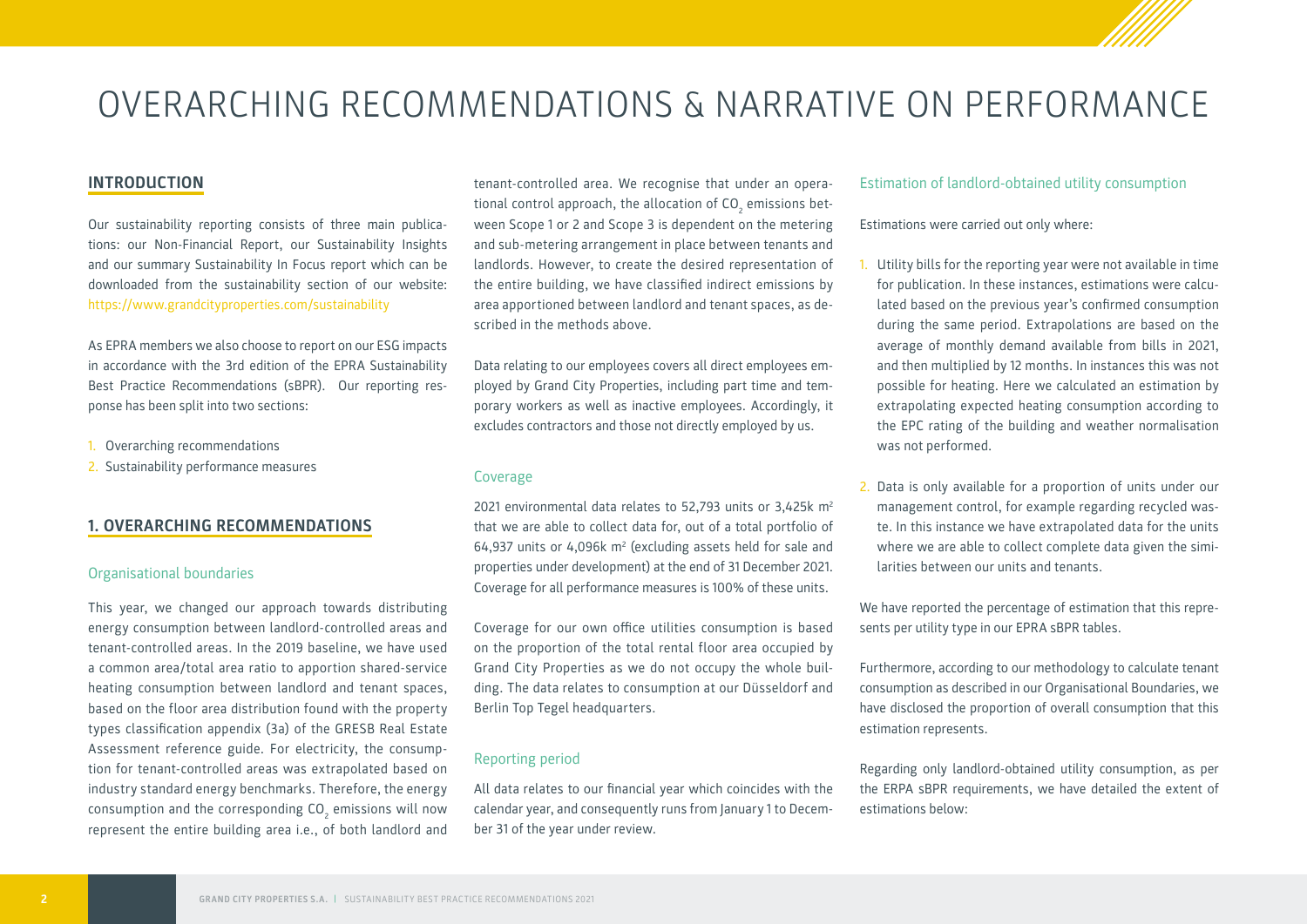**3 GRAND CITY PROPERTIES S.A.** | SUSTAINABILITY BEST PRACTICE RECOMMENDATIONS 2021

- **Electricity:** 100% of landlord-obtained electricity consumption is based on values delivered by the utility provider.
- **Heating:** 71.9% of landlord-obtained consumption is based on available utility consumption data, with the remaining 29.1% estimated.

The total volume of waste is based on the contracted waste volumes at properties where this information was available. No additional estimation occurred. The total proportion of recycled waste is based on household averages published by the German environmental protection authority which represents the highest authority in the country.

Estimations of utility data for Grand City Properties' own office consumption is estimated based on the whole building data for the buildings occupied by Grand City Properties. GCP's proportion has been calculated based on the floor area occupied by  $GCP$  (21,006 m<sup>2</sup>).

#### Units of measurement & normalisation

Utilities data are reported based on absolute consumption measured in kWh (energy), tCO<sub>2</sub>e (GHG emissions), m<sup>3</sup> (water) and litres (waste).

GHG emissions are reported using location-based conversion factors published by the German Environmental Protection Association. Market-based emissions are calculated using emissions factors published by our energy suppliers.

Where consumption is normalised, we calculate intensity indicators using floor area (m2) for whole buildings, including tenant areas. Since we are now estimating the tenant consumption, we believe that our numerator and denominator provide a representative intensity figure.

Employee coverage rates are expressed as a percentage of Grand City Properties' total direct employees at year end.

Health and safety performance measures are calculated using the following formulae:

- **Injury rate** = Number of reported incidents per working hours/Number of Full Time Employees (FTEs)
- **Lost Day Rate** = Number of days lost due to workplace injuries/Number of working hours
- **Absentee rate** = Number of days absent due to illness/ Total number of working days

#### Analysis – Segmental analysis (by property type, geography)

Segmental analysis is organised by the property classification used in our financial reporting (see our Consolidated Annual Report for the year ended 31 December 2021) which defines our investment portfolio. Additional segmental analysis by geography is not applicable as the assets included in our reporting scope are all located within Germany, and therefore in the same climatic zone.

#### Narrative on performance

Explanation and analysis of our performance in relation to the following Performance Measures are available in the relevant Sustainability Insights that are available to download on the sustainability section of our website:

- Elec-Abs; Elec-LfL; DH&C-Abs; DH&C-LfL; Fuels-Abs; Fuels-LfL; Energy-Int; GHG-Dir-Abs; GHG-Indir-Abs; GHG-Int: please see Energy & Climate Change
- Water-Abs; Water-LfL; Water-Int; Waste-Abs; Waste-LfL: please see Water & Waste
- Cert-Tot: please see Energy & Climate Change
- Diversity-Emp; Diversity-Pay: please see Diversity & Equal **Opportunities**
- Emp-Training; Emp-Dev: please see Training & Development
- Emp-Turnover: please see Employee Satisfaction
- H&S-Emp: please see Occupational Health & Safety
- H&S-Asst; H&S-Comp: please see Tenant Health & Safety
- Comty-Eng: please see Local Communities

Please see our Consolidated Financial Statements for the Year Ended December 31, 2021 for further information on our Board composition and selection process.

#### Assurance

This EPRA compliance report is designed to complement our Non-Financial Report for the year ending 31 December 2021. The Non-Financial Report has been assured according to the International Standard on Assurance Engagements (ISAE) 3000 (Revised), and a statement from the auditors can be found on page 39 of the report. The scope of the assurance includes the following EPRA Performance Measures included in this report:

- **●** Elec-Abs, DH&C-Abs, Fuels-Abs
- **●** Energy-Int
- **●** GHG-Dir-Abs & GHG-Indir-Abs
- **●** GHG-Int
- **●** Emp-Training
- **●** Emp-Turnover
- **●** H&S-Asset, H&S-Comp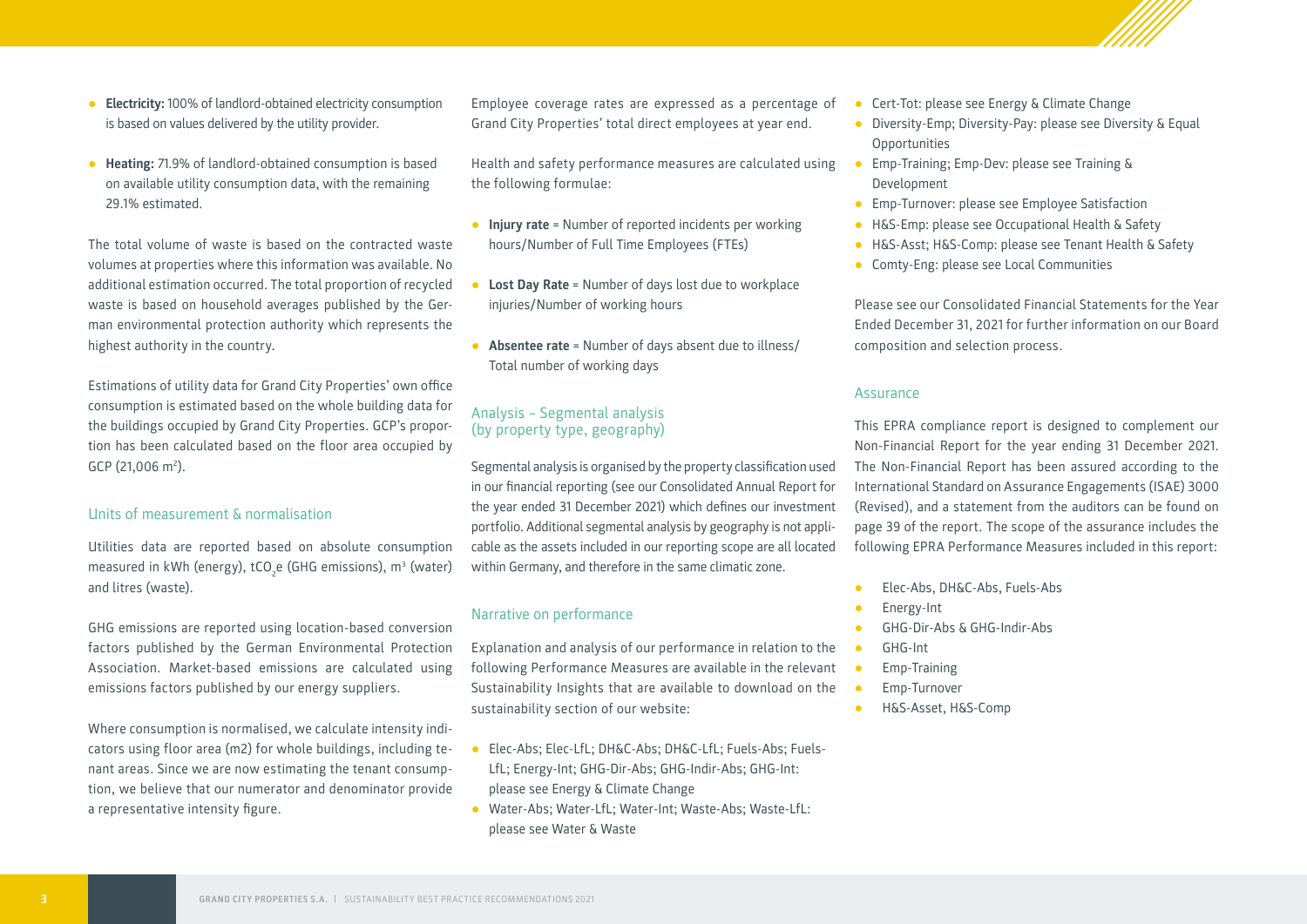# **SUSTAINABILITY BEST PRACTICE PERFORMANCE MEASURES**

# **EPRA SBPR ENVIRONMENTAL PERFORMANCE MEASURES:**

# **ABSOLUTE AND LIKE-FOR-LIKE**

|                                |                  | <b>Total portfolio</b>  |                                         | <b>Total portfolio</b>                                  |                         |               |                     |             |  |
|--------------------------------|------------------|-------------------------|-----------------------------------------|---------------------------------------------------------|-------------------------|---------------|---------------------|-------------|--|
| <b>IMPACT AREA</b>             |                  |                         |                                         | EPRA SUSTAINABILITY BEST PRACTICE PERFORMANCE MEASURES  | Absolute measures (Abs) |               | Like-for-like (LfL) |             |  |
| <b>Environmental impacts</b>   | <b>EPRA code</b> | <b>Measurement unit</b> | <b>Indicator</b>                        | <b>Boundaries</b>                                       | 2020                    | 2021          | 2020                | 2021        |  |
|                                |                  |                         |                                         | for landlord shared services                            | 11,029,898              | 12,442,873    | 11,029,898          | 12,442,873  |  |
|                                |                  |                         |                                         | Total landlord-obtained electricity                     | 11,029,898              | 12,442,873    | 11,029,898          | 12.442.873  |  |
|                                | Elec-Abs         | kWh                     | Electricity                             | Total tenant-obtained electricity                       | 85,388,317              | 136,411,707   | n.a.                | n.a.        |  |
|                                |                  |                         |                                         | Total electricity                                       | 96,418,215              | 148,854,580   | 11,029,898          | 12,442,873  |  |
|                                |                  |                         |                                         | % from renewable sources (landlord shared<br>services)  | 100%                    | 100%          | 100%                |             |  |
| <b>ENERGY</b>                  |                  |                         |                                         | for landlord shared services                            | 33,629,932              | 56,980,974    | 33,629,932          | 39,244,977  |  |
|                                |                  |                         |                                         | tenant allocated                                        | 103,489,281             | 178, 364, 129 | 103,489,281         | 120,475,997 |  |
|                                | Fuel-Abs         | kWh                     | Fuel                                    | Total landlord-obtained fuel                            | 137,119,213             | 235, 345, 103 | 137,119,213         | 159,720,974 |  |
|                                |                  |                         |                                         | <b>Total fuel</b>                                       | 137, 119, 213           | 235,345,103   | 137, 119, 213       | 159,720,974 |  |
|                                |                  |                         |                                         | % from renewable sources                                | 0%                      | 0%            | 0%                  |             |  |
|                                | DH&C-Abs         | kWh                     | District heating<br>& cooling           | for landlord shared services                            | 29,980,363              | 62,221,593    | 29,980,363          | 36,298,709  |  |
|                                |                  |                         |                                         | tenant allocated                                        | 91,491,799              | 190,647,326   | 91,491,799          | 110,767,402 |  |
|                                |                  |                         |                                         | Total landlord-obtained heating & cooling               | 121,472,162             | 252,868,919   | 121,472,162         | 147,066,111 |  |
|                                |                  |                         |                                         | Total heating & cooling                                 | 121,472,162             | 252,868,919   | 121,472,162         | 147,066,111 |  |
|                                |                  |                         |                                         | % from renewable sources                                | 0%                      | 0%            | 0%                  |             |  |
|                                | GHG-Dir-Abs      |                         | <b>Direct</b>                           | Total landlord-obtained                                 | 27,587                  | 48,735        | 27,587              | 32,134      |  |
|                                |                  | t CO <sub>2</sub> e     |                                         | <b>Total Scope 1</b>                                    | 6,766                   | 11,798        | 6,766               | 8,903       |  |
|                                |                  |                         | Indirect                                | Total landlord-obtained                                 | 34,231                  | 71,880        | 34,231              | 41,443      |  |
|                                |                  |                         |                                         | Total Scope 2                                           | 8,448                   | 17,688        | 8,448               | 10,229      |  |
| <b>GHG</b><br><b>EMISSIONS</b> | GHG-Ind-Abs      |                         |                                         | Total tenant-obtained                                   | 46,603                  | 91,128        | 46.603              | 55.452      |  |
|                                |                  |                         | Indirect                                | Total tenant-obtained                                   | 31,406                  | 50,172        |                     | n.a.        |  |
|                                |                  |                         |                                         | Total Scope 3                                           | 78,009                  | 141,300       | 46,603              | 55,452      |  |
|                                | Total            |                         | Scope 1 + Scope 2                       |                                                         | 15,214                  | 29,487        | 15,214              | 19,132      |  |
|                                |                  |                         | Scope 1 + Scope 2+ Scope 3              |                                                         | 93,223                  | 170,786       | 61,817              | 74,585      |  |
| <b>WATER</b>                   | Water-Abs        | m <sup>3</sup>          | Water                                   | Total landlord-obtained water (Tenant sub-me-<br>tered) | 5,116,728               | 5,718,452     | 5,116,728           | 5,102,748   |  |
| <b>WASTE</b>                   | Water-Abs        | m <sup>3</sup>          | Waste                                   | Total landlord-managed waste (Incl. Tenants)            | 1,555,476               | 1,564,838     | 1,555,476           | 1,564,838   |  |
|                                |                  | %                       |                                         | % Recycled                                              | 37%                     | 37%           | 37%                 | 37%         |  |
|                                |                  |                         | Mandatory                               | % of portfolio certified by floor area                  | 98.50%                  | 98.50%        | 98.50%              | 98.50%      |  |
| <b>CERTIFIED ASSETS</b>        | Cert-Tot         | $\%$                    | (Energy<br>Performance<br>Certificates) | % of portfolio certified by number of properties        | 97.28%                  | 97.28%        | 97.28%              | 97.28%      |  |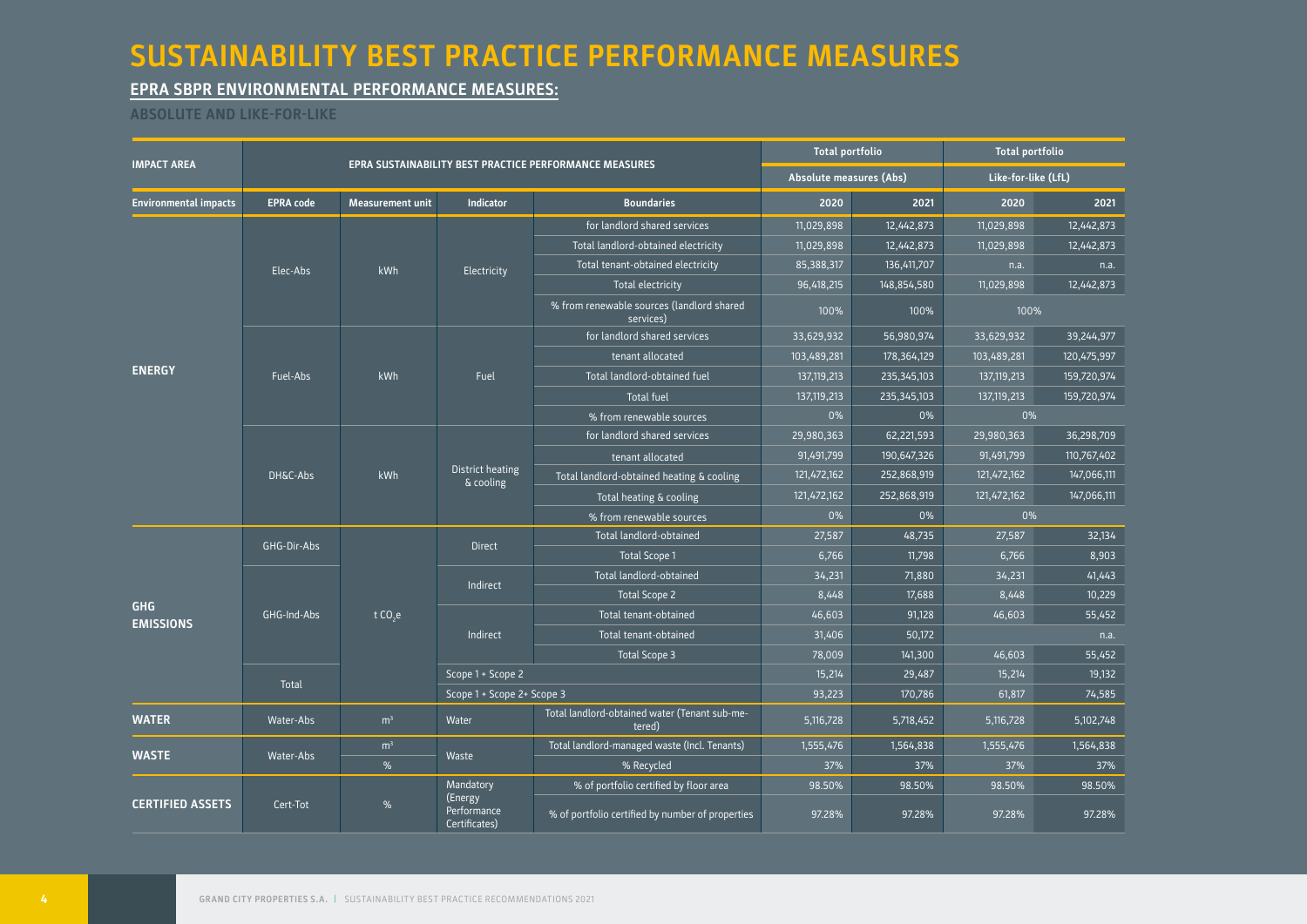## **EPRA SBPR ENVIRONMENTAL PERFORMANCE MEASURES: INTENSITIES**

|                                 |                  |                                                                        | <b>Total portfolio</b> |                                              |        |        |
|---------------------------------|------------------|------------------------------------------------------------------------|------------------------|----------------------------------------------|--------|--------|
| <b>IMPACT CATEGORY</b>          |                  | EPRA SUSTAINABILITY PERFORMANCE MEASURES                               | Like-for-like (LfL)    |                                              |        |        |
| <b>Environmental impacts</b>    | <b>EPRA code</b> | Measurement unit                                                       | <b>Indicator</b>       | <b>Boundaries</b>                            | 2020   | 2021   |
| <b>ENERGY</b>                   | Energy-Int       | kWh / $m^2$ / year                                                     | Energy Intensity       | Energy Intensity                             | 128.56 | 152.52 |
| <b>GREENHOUSE GAS EMISSIONS</b> |                  | kg CO <sub>2</sub> e / $m^2$ / year<br>GHG-int<br><b>GHG Intensity</b> |                        | $(Scope 1+Scope 2) / m2$                     | 7.56   | 9.51   |
|                                 |                  |                                                                        |                        | (Scope 1+ Scope 2+ Scope 3) / m <sup>2</sup> | 28.84  | 34.79  |
| <b>WATER</b>                    | Water-Int        | $m3$ / $m2$ / year                                                     | Water Intensity        | Water Intensity                              | 3.42   |        |

## **EPRA SBPR ENVIRONMENTAL PERFORMANCE MEASURES: COVERAGE AND ESTIMATION**

### **ABSOLUTE AND LIKE-FOR-LIKE**

| <b>IMPACT CATEGORY</b> |                                         | <b>EPRA SUSTAINABILITY BEST</b>           | <b>Total portfolio</b>  |           | <b>Total portfolio</b> |    |  |
|------------------------|-----------------------------------------|-------------------------------------------|-------------------------|-----------|------------------------|----|--|
|                        |                                         | <b>PRACTICE PERFORMANCE MEASURES</b>      | Absolute measures (Abs) |           | Like-for-like (LfL)    |    |  |
| <b>EPRA code</b>       | <b>Disclosure</b>                       |                                           | 2020                    | 2021      | 2020/2021              |    |  |
| <b>ELEC-ABS</b>        | Nº of applicable properties             | Electricity disclosure coverage           | 3,189                   | 4,728     | 3,189                  |    |  |
|                        | m <sup>2</sup> of applicable properties |                                           | 2,143,638               | 3,425,770 | 2,143,638              |    |  |
|                        | %                                       | Proportion of electricity estimated       | 92%                     | 91.6%     | 0%                     | 0% |  |
|                        | Nº of applicable properties             |                                           | 1,742                   | 2,561     | 1,742                  |    |  |
| <b>FUEL-ABS</b>        | m <sup>2</sup> of applicable properties | Fuel disclosure coverage                  | 913,792                 | 1,391,922 | 913,792                |    |  |
|                        | %                                       | Proportion of fuel estimated              | 0%                      | 22.6%     | 0%                     |    |  |
|                        | Nº of applicable properties             |                                           | 1,228                   | 2,579     | 1.228                  |    |  |
| <b>DH&amp;C-ABS</b>    | m <sup>2</sup> of applicable properties | Heating & cooling disclosure coverage     | 1,097,632               | 2,028,696 | 1,097,632              |    |  |
|                        | %                                       | Proportion of heating & cooling estimated | 0%                      | 35.2%     | 0%                     |    |  |
| <b>GHG EMISSIONS</b>   | m <sup>2</sup> of applicable properties | GHG emissions disclosure coverage         | 2,011,425               | 3,420,618 | 2,011,425              |    |  |
|                        | Nº of applicable properties             |                                           | 1,981                   | 2,469     | 1,981                  |    |  |
| <b>WATER-ABS</b>       | m <sup>2</sup> of applicable properties | Water disclosure coverage                 | 1,496,485               | 1,751,269 | 1,496,485              |    |  |
|                        | %                                       | Proportion of water estimated             | 0%                      | 0%        | 0%                     | 0% |  |
|                        | Nº of applicable properties             | Waste disclosure coverage                 | 1,422                   | 1,423     | 1,422                  |    |  |
| <b>WASTE-ABS</b>       | m <sup>2</sup> of applicable properties |                                           | 952,664                 | 954,054   | 952,664                |    |  |
|                        | %                                       | Proportion of waste estimated             | 0%                      | 0%        | 0%                     |    |  |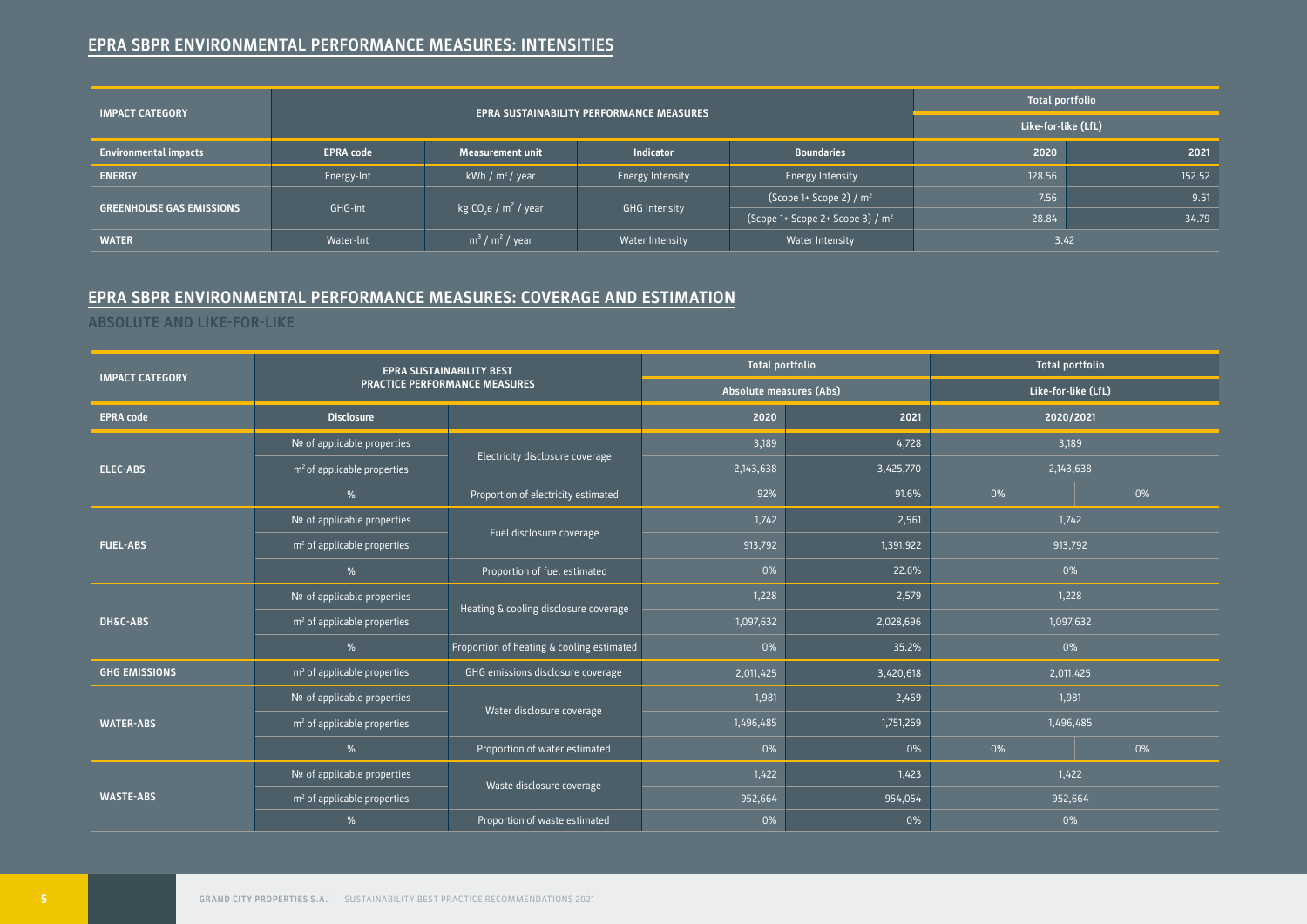# **EPRA SBPR ENVIRONMENTAL PERFORMANCE MEASURES: BUILDING CERTIFICATIONS**

| <b>IMPACT CATEGORY</b>  | <b>UNIT</b><br><b>EPC RATING</b><br>' EPRA SUSTAINABILITY BEST PRACTICE PERFORMANCE MEASURES . |  |                                        |                                           |        |  |      |      |      |       |     |                         |
|-------------------------|------------------------------------------------------------------------------------------------|--|----------------------------------------|-------------------------------------------|--------|--|------|------|------|-------|-----|-------------------------|
| <b>CERTIFIED ASSETS</b> | Cert-Tot                                                                                       |  | Mandatory (EPC) energy<br>:ertificates | % of portfolio certified<br>by floor area | $A/A+$ |  |      |      |      |       |     |                         |
|                         |                                                                                                |  |                                        |                                           | 0.4    |  | 20.3 | 23.5 | 17.4 | 14.6. | 9.2 | $\sim$<br>$4.6^{\circ}$ |

# **EPRA SBPR OWN-OFFICES**

|                                            |                 | EPRA SUSTAINABILITY BEST PRACTICE PERFORMANCE MEASURES |                                        |                                                | OFFICE DÜSSELDORF   |                  | <b>HEADQUARTERS BERLIN</b> |                           | <b>HEADOUARTERS BERLIN +</b><br><b>OFFICE DÜSSELDORF</b> |                           |
|--------------------------------------------|-----------------|--------------------------------------------------------|----------------------------------------|------------------------------------------------|---------------------|------------------|----------------------------|---------------------------|----------------------------------------------------------|---------------------------|
| <b>IMPACT AREA</b>                         | <b>UNIT</b>     |                                                        |                                        |                                                | Like-for-like (LfL) |                  | Like-for-like (LfL)        |                           | Like-for-like (LfL)                                      |                           |
|                                            |                 |                                                        |                                        |                                                |                     | 2021             | 2020                       | 2021                      | 2020                                                     | 2021                      |
|                                            |                 | Elec-Abs, Elec-LfL                                     | Electricity (indirect)                 | <b>Total Grand City Properties</b><br>obtained | 63,039.00           | 66,232.00        | 851,846.33                 | 801,794.00                | 914,885.33                                               | 868,026.00                |
| <b>ENERGY</b>                              | kWh             | DH&C-Abs, DH&C-LFL                                     | Heat (indirect)                        | <b>Total Grand City Properties</b><br>obtained | n.a.                | n.a.             | n.a.                       | n.a.                      | n.a.                                                     | n.a.                      |
|                                            |                 | Fuels-Abs, Fuels-LfL                                   | Fuels (direct)                         | <b>Total Grand City Properties</b><br>obtained | 207,091.14          | 287,225.65       |                            | 1,898,064.46 2,009,027.21 |                                                          | 2,105,155.60 2,296,252.86 |
|                                            |                 | Nº of applicable locations                             |                                        |                                                | $3\overline{3}$     | $3\overline{3}$  | 919                        | $9 \mid 9$                | $12\frac{12}{2}$                                         | $12\frac{12}{2}$          |
|                                            |                 | applicable net rent area (m <sup>2</sup> )             |                                        |                                                | 2,413.63            | 2,413.63         | 18,593.00                  | 18,593.00                 | 21,006.63                                                | 21,006.63                 |
|                                            | t $CO,e$        | GHG-Dir-Abs, GHG-Dir-LfL                               | <b>Direct</b>                          | Scope 1                                        | 41.66               | 57.79            | 381.87                     | 404.20                    | 423.54                                                   | 461.98                    |
| <b>GREENHOUSE GAS EMISSIONS</b>            |                 | GHG-Indir-Abs, GHG-Indir-LfL                           | Indirect                               | Scope 2 (location-based)                       | 24.07               | 24.36            | 325.23                     | 294.90                    | 349.30                                                   | 319.26                    |
|                                            |                 |                                                        | Indirect                               | Scope 2 (market-based)                         | n.a.                | n.a.             | n.a.                       | n.a.                      | n.a.                                                     | n.a.                      |
|                                            |                 | Nº of applicable locations                             |                                        |                                                | $3\overline{3}$     | $3\overline{)3}$ | $9\sqrt{9}$                | $9\sqrt{9}$               | $12\frac{12}{2}$                                         | $12\frac{12}{2}$          |
|                                            |                 | applicable net rent area (m <sup>2</sup> )             |                                        |                                                | 2,413.63            | 2,413.63         | 18,593.00                  | 18,593.00                 | 21,006.63                                                | 21,006.63                 |
| <b>WATER</b>                               | m <sup>2</sup>  | Water-Abs, Water-LfL                                   | Water                                  | <b>Total Grand City Properties</b><br>obtained | 1,882.06            | 1,058.76         | 5,394.24                   | 3,946.19                  | 7,276.30                                                 | 5,004.95                  |
|                                            |                 | $N2$ of applicable locations                           |                                        |                                                | $3\overline{3}$     | $3\overline{)3}$ | $9\sqrt{9}$                | $9\sqrt{9}$               | $12\frac{12}{2}$                                         | $12\frac{12}{2}$          |
|                                            |                 | applicable net rent area (m <sup>2</sup> )             |                                        |                                                | 2,413.63            | 2,413.63         | 18,593.00                  | 18,593.00                 | 21,006.63                                                | 21,310.63                 |
| <b>WASTE</b>                               | liters          | Waste-Abs,                                             | Waste                                  | Total waste                                    | 257,400             | 228,800          | 1,033,580                  | 1,033,580                 | 1,290,980                                                | 1,262,380                 |
| (LANDLORD HANDELED)                        |                 | Waste LfL                                              |                                        | % recycled                                     | 44%                 | 50%              | 33%                        | 33%                       | 39%                                                      | 41%                       |
|                                            | $3\overline{3}$ | $3\overline{)3}$                                       | 919                                    | $9\sqrt{9}$                                    | $12\backslash12$    | $12\frac{12}{2}$ |                            |                           |                                                          |                           |
| applicable net rent area (m <sup>2</sup> ) |                 |                                                        |                                        |                                                |                     | 2,413.63         | 18,593.00                  | 18,593.00                 | 21,006.63                                                | 21,006.63                 |
| <b>CERTIFIED ASSETS</b>                    | %               | Cert-Tot                                               | Mandatory (EPC)<br>energy certificates | % of locations certified                       | 100.00              | 100.00           | 100.00                     | 100.00                    | 100.00                                                   | 100.00                    |
| Nº of applicable locations                 |                 |                                                        |                                        |                                                |                     | $3\overline{)3}$ | $9\sqrt{9}$                | 919                       | $12\frac{12}{2}$                                         | $12\frac{12}{2}$          |
|                                            | 2,413.63        | 2,413.63                                               | 18,593.00                              | 18,593.00                                      | 21,006.63           | 21,006.63        |                            |                           |                                                          |                           |